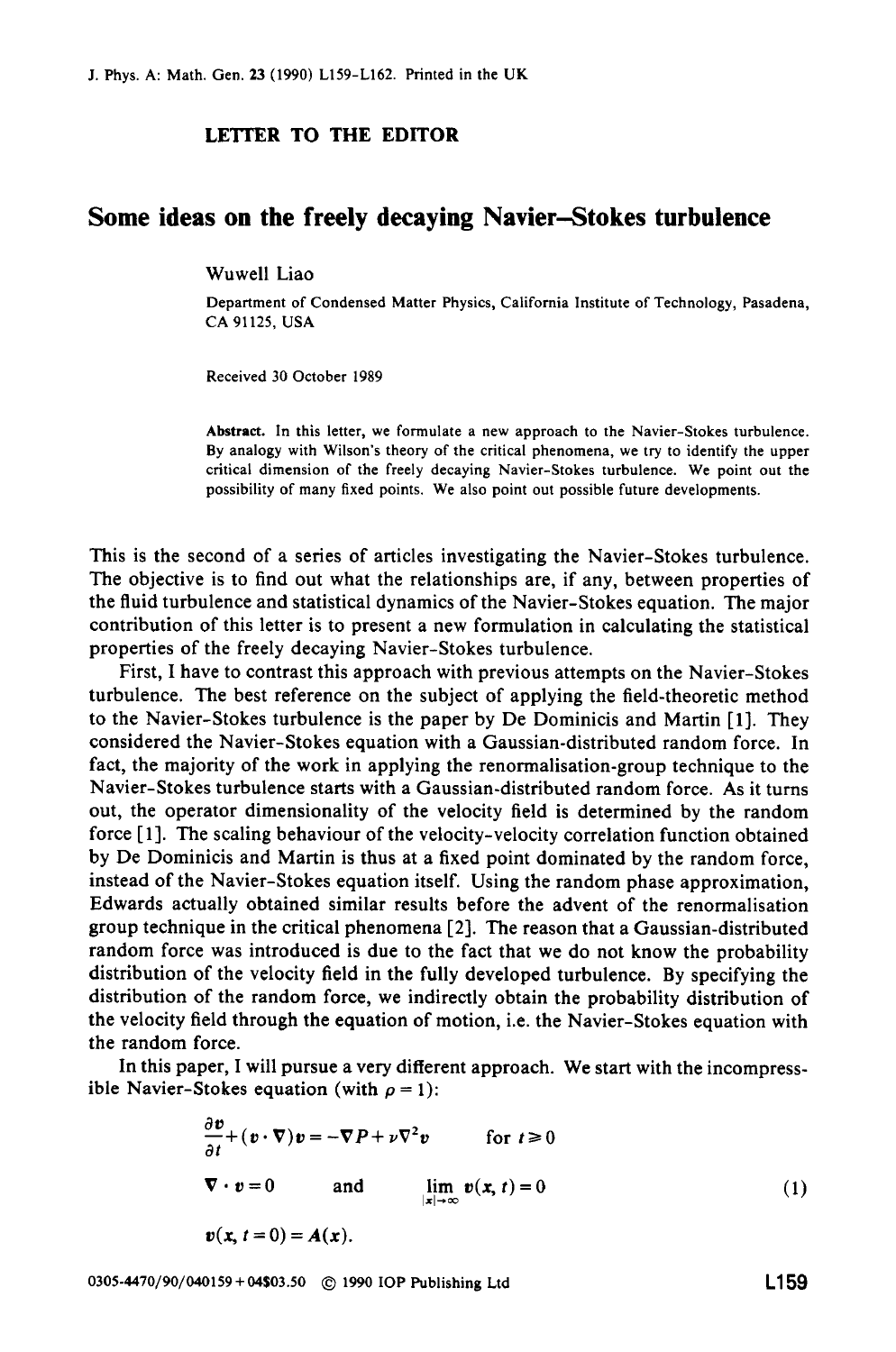We would like to compute the energy spectrum of the freely decaying isotropic and homogeneous Navier-Stokes turbulence. The only assumption we make is the existence and uniqueness of solutions to equation **(1)** for all time in three dimensions in the limit of vanishing viscosity.

The formal solution of equation (1), with initial condition  $A(x)$ , is given by

$$
v(x, t) = \int_0^t \left[ \nu \nabla^2 v - \nabla P - (v \cdot \nabla) v \right] d\tau + A(x). \tag{2}
$$

The generating functional of n-point velocity correlation functions, averaged over the initial-velocity profile distribution function  $\mu(A(x))$ , is (summation convention)

$$
Z[I] = \int \prod_{\alpha=1}^{d} [\mathcal{D}v_{\alpha}(\mathbf{x}, t)] d\mu(A(\mathbf{x})) \exp\left\{ \int_{a} d^{d} \mathbf{x} \int_{0}^{\infty} dt \, l_{\alpha}(\mathbf{x}, t) v_{\alpha}(\mathbf{x}, t) \right\}
$$

$$
\times \prod_{\mathbf{x}} \prod_{i \ge 0} \prod_{\alpha=1}^{d} \delta\left\{ v_{\alpha}(\mathbf{x}, t) - \int_{0}^{t} [\nu \nabla^{2} v_{\alpha} - \partial_{\alpha} P - (\mathbf{v} \cdot \nabla) v_{\alpha}] d\tau - A_{\alpha}(\mathbf{x}) \right\}. \tag{3}
$$

The philosophy behind our approach is the following. We take as granted that the incompressible Navier-Stokes equation is the underlying evolution equation appropriate for the statistical description of the fully developed turbulence in the limit of infinite Reynolds number. Hence, we must restrict the velocity field configuration to those satisfying the Navier-Stokes equation. This explains the presence of the  $\delta$ -function at every spacetime point.

Before we proceed further, we make two comments here. First of all, we have introduced a spatial lattice cut-off of order *'a'* in the spatial integral. The reason is as follows. The Navier-Stokes equation is a hydrodynamic equation, thus a coarsegrained equation. The lattice cut-off 'a' is roughly the scale below which the hydrodynamic equation ceases to be valid, i.e. one has to use the molecular dynamics to describe the system. Secondly, we have constrained the velocity field to satisfy the Navier-Stokes equation by using  $\delta \{ v_\alpha - \int_0^t [\nu \nabla^2 v_\alpha - \partial_\alpha P - (\nu \cdot \nabla) v_\alpha ] d\tau - A_\alpha \}$  instead of  $\delta\{(\partial v_\alpha/\partial t) - \nu \nabla^2 v_\alpha + \partial_\alpha P + (\nu \cdot \nabla)v_\alpha\}$ . There are two advantages. The dependence on the initial condition is explicitly shown and we do not have to worry about the determinant:  $det[(\partial/\partial t) + (\delta F/\delta v)]$ , where  $F[v] = -\nu \nabla^2 v + \nabla P + (v \cdot \nabla)v$ .

As pointed out in the previous article **[3],** the operator dimensionality of the velocity field is indeterminate as written in equation **(3).** To proceed further with the current approach, we use the following trick. Due to the presence of the  $\delta$ -function, we can insert an arbitrary functional of *v* inside the functional integral of  $Z[I]$  such that the value of the inserted functional is 1 whenever the  $\delta$ -function is satisfied. Then, with the Fourier integral representation of the  $\delta$ -function,  $Z[I]$  can be written as

$$
Z[I] = \int \prod_{\alpha=1}^{d} [\mathcal{D}v_{\alpha}(\mathbf{x}, t)][\mathcal{D}\psi_{\alpha}(\mathbf{x}, t)] d\mu(A(\mathbf{x})) \exp\left\{ \int_{a} d^{d}x \int_{0}^{\infty} dt \, l_{\alpha}(\mathbf{x}, t) v_{\alpha}(\mathbf{x}, t) \right\}
$$

$$
\times \exp\left\{ -b \int_{a} d^{d}x \int_{0}^{\infty} dt \left( \frac{\partial v_{\alpha}}{\partial t} + (\mathbf{v} \cdot \nabla) v_{\alpha} + \partial_{\alpha} P - \nu \nabla^{2} v_{\alpha} \right) \left( \nabla^{2} v_{\alpha} \right) \right\}
$$

$$
\times \exp\left\{ \int_{a} d^{d}x \int_{0}^{\infty} dt \, i \psi_{\alpha} \left( v_{\alpha} - \int_{0}^{t} [\nu \nabla^{2} v_{\alpha} - \partial_{\alpha} P - (\mathbf{v} \cdot \nabla) v_{\alpha}] d\tau - A_{\alpha}(x) \right) \right\}
$$
(4)

where *b* is an arbitrary positive number and  $n = 0, 1, 2, 3, \ldots$ . Equation (4) is identical to equation **(3)** for any choice of n, because the second line of equation **(4)** equals **1**  whenever  $v_a$  satisfies the Navier-Stokes equation.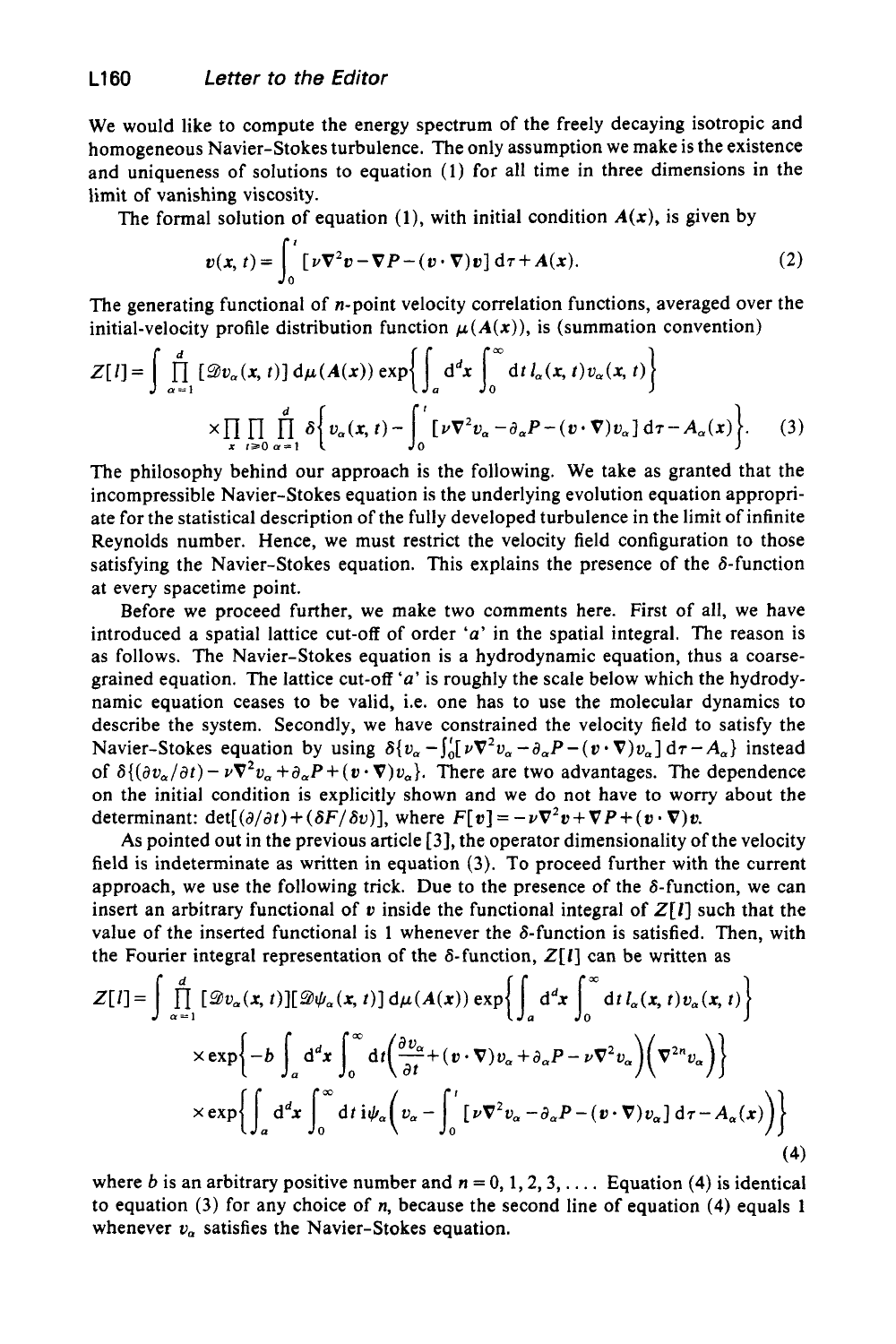We are mainly interested in the fluctuating turbulence flow field. If there is any mean flow in the system, we would go to the reference frame where the mean flow is nearly zero. That is, we only average over those initial conditions which give rise to zero mean flow field:  $\langle v \rangle = 0$ . This is reminiscent of the critical region where  $\langle s \rangle \approx 0$ .

As mentioned earlier, the lattice cut-off *'a'* is the scale below which the hydrodynamic equation ceases to be valid. Obviously, the 'viscous cut-off is much larger than 'a'. We, in turn, are interested in the scaling behaviour in the region where  $k \ll k_{\nu}$ , with *k,* the viscous cut-off in the momentum space. Hence, we are interested in the *infrared* behaviour with respect to the lattice cut-off.

We can now perform a naive dimensional analysis **to** identify the upper critical dimension of this system. We first notice that, by the incompressibility condition, we have the following identity:  $\nabla \cdot [(\mathbf{v} \cdot \nabla) \mathbf{v}] = -\nabla^2 P$ . Hence, the operator dimensionality of  $\nabla P$  is the same as that of  $(\mathbf{v} \cdot \nabla) \mathbf{v}$ . By analogy with the procedure employed in the critical phenomena [4], we rescale the length and velocity magnitude:

$$
x = \Lambda x' \qquad t = \Lambda^2 t'
$$
  
\n
$$
v = \xi v' \qquad \psi = \eta \psi'
$$
 (5)

with  $\Lambda \gg 1$ . Because there is no cut-off in time, the rescaling of t is in fact arbitrary. The choice  $t = \Lambda^2 t'$  makes all quadratic terms  $(\psi v, vv)$  equally important. Since *v* and  $\psi$  are dummy functional integration variables, we are free to choose  $\xi$  and  $\eta$ . We choose  $b\nu\Lambda^{d+2}\xi^2/\Lambda^{2n+2} = 1$  and  $\Lambda^{d+2}n\xi = 1$  to give the theory a non-trivial free propagator. Then in the primed system, where the lattice cut-off has been shrunk to  $a/\Lambda$ . the 'action' becomes (we drop the prime notation)

$$
\mathcal{G} = -\int_{a/\Lambda} d^d x \int_0^\infty dt (\nabla^{2n} v_\alpha) \left( \frac{1}{\nu} \frac{\partial v_\alpha}{\partial t} - \nabla^2 v_\alpha \right) \n- \frac{\Lambda^{n - (d/2) + 1}}{\nu \sqrt{b \nu}} \int_{a/\Lambda} d^d x \int_0^\infty dt (\nabla^{2n} v_\alpha) [(\mathbf{v} \cdot \nabla) v_\alpha + \partial_\alpha P] \n+ \int_{a/\Lambda} d^d x \int_0^\infty dt i \psi_\alpha \left( v_\alpha - \nu \int_0^t \nabla^2 v_\alpha d\tau \right) \n+ \frac{\Lambda^{n - (d/2) + 1}}{\nu \sqrt{b \nu}} \int_{a/\Lambda} d^d x \int_0^\infty dt i \psi_\alpha \int_0^t [(\mathbf{v} \cdot \nabla) v_\alpha + \partial_\alpha P] d\tau \n- \sqrt{b \nu} \Lambda^{(d/2) - n} \int_{a/\Lambda} d^d x \int_0^\infty dt i \psi_\alpha(x, t) A_\alpha(x).
$$
\n(6)

We see that the coefficient of the interaction term grows as  $\Lambda^{n-(d/2)+1}$ . When  $n+1 \ge d/2$ , the divergence of the perturbation series as  $\Lambda \rightarrow \infty$  is cancelled by the diverging counterterm in order to make the renormalised theory finite **[4].** In this framework, we can also see that higher-order terms do not alter the infrared scaling behaviour. Obviously, the viscous force contains terms besides  $\nu \nabla^2 \nu$ . In considering the requirement of analyticity and Galilean invariance [ **11,** we conclude that the possible forms of the higher-order terms contributing to the viscous force are

$$
\nabla \prod_{i=2}^{l} (\nabla_{\alpha_i} v_{\beta_i}) \qquad l \geq 2. \tag{7}
$$

The coefficient then scales as

$$
\Lambda^{d+2}\eta\frac{1}{\Lambda}\left(\frac{\xi}{\Lambda}\right)^{l}\Lambda^{2}\propto[\Lambda^{n-(d/2)-1}]^{l-1}.
$$